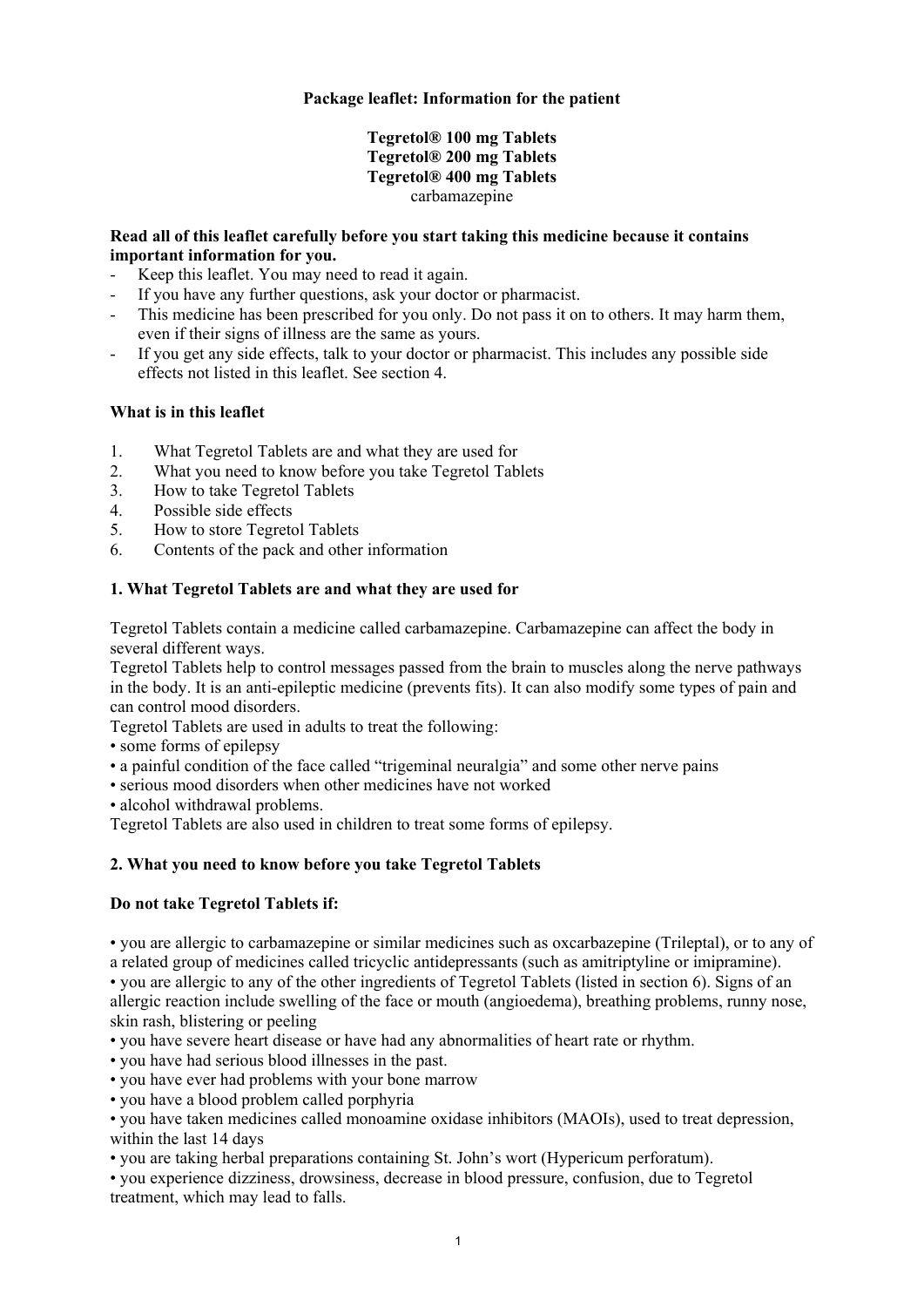Do not take Tegretol Tablets if any of the above apply to you. If you are not sure, talk to your doctor or pharmacist before taking Tegretol Tablets.

## **Warnings and precautions**

### **Thoughts of harming or killing yourself**

A small number of people being treated with anti-epileptics, such as carbamazepine, have had thoughts of harming or killing themselves. If you have these thoughts, talk to your doctor straight away (or ask someone else to).

## **Look out for signs of serious blood or bone marrow problems**

Tell your doctor straight away (or ask someone else to) if you get signs of serious blood or bone marrow problems such as fever and sore throat, with possible unexplained bruising or burst blood vessels under your skin.

## **Look out for serious skin reactions**

Tell your doctor straight away (or ask someone else to) if you get serious skin reactions when taking this medicine such as skin rash, with blistering or peeling, mouth or genital ulcers often with flu-like symptoms or a reduction in blood cells leading to unexplained bruising or bleeding (these may be signs of Stevens-Johnson Syndrome (SJS), Toxic Epidermal Necrolysis (TEN), Drug Rash with Eosinophilia and Systemic Symptoms (DRESS) or Acute Generalised Exanthematous Pustulosis (AGEP)). These types of reactions are more likely in the first few months of treatment. Serious skin reactions are more likely in certain groups of people (such as people of Han Chinese, Thai, Japanese or European origin). This can be predicted in a blood test before treatment starts. Your doctor will be able to advise you whether this blood test is necessary for you.

## **Patients at risk of hyponatraemia**

Hyponatremia is a condition that occurs when the level of sodium in your blood is abnormally low. It is known to occur with carbamazepine. If you have kidney problems associated with low sodium blood level or if you have kidney problems and you are taking certain medicines that lower sodium blood levels (diuretics such as hydrochlorothiazide, furosemide), then you should discuss your treatment with your doctor or pharmacist because Tegretol might not be the right medicine for you.

#### **Seizures**

If you experience an increase in the number of seizures, tell your doctor immediately.

Talk to your doctor or pharmacist before taking Tegretol Tablets if:

- you have blood problems (including those caused by other medicines)
- you are allergic to phenytoin (a medicine used to treat epilepsy)
- you have the form of epilepsy where you have mixed fits which include absences
- you have ever had any heart, liver or kidney problems
- you are over 65 years of age
- you have an under-active thyroid (hypothyroidism)
- you have any eye problems such as glaucoma (increased pressure in the eye)
- you have difficulty emptying your bladder (urinary retention)
- you have problems with your mental health
- you have thinning of the bones (osteopenia or osteoporosis)

• you are pregnant or plan to become pregnant. Your doctor will discuss with you the potential risk of taking Tegretol during pregnancy since it may cause harm or cause abnormalities in the unborn child (See section Pregnancy and contraception)

• you are a female of childbearing age as you should use an effective method of contraception throughout your treatment and for 2 weeks after your last dose

If any of the above apply to you (or you are not sure), talk to your doctor or pharmacist before taking Tegretol Tablets.

# **Pregnancy**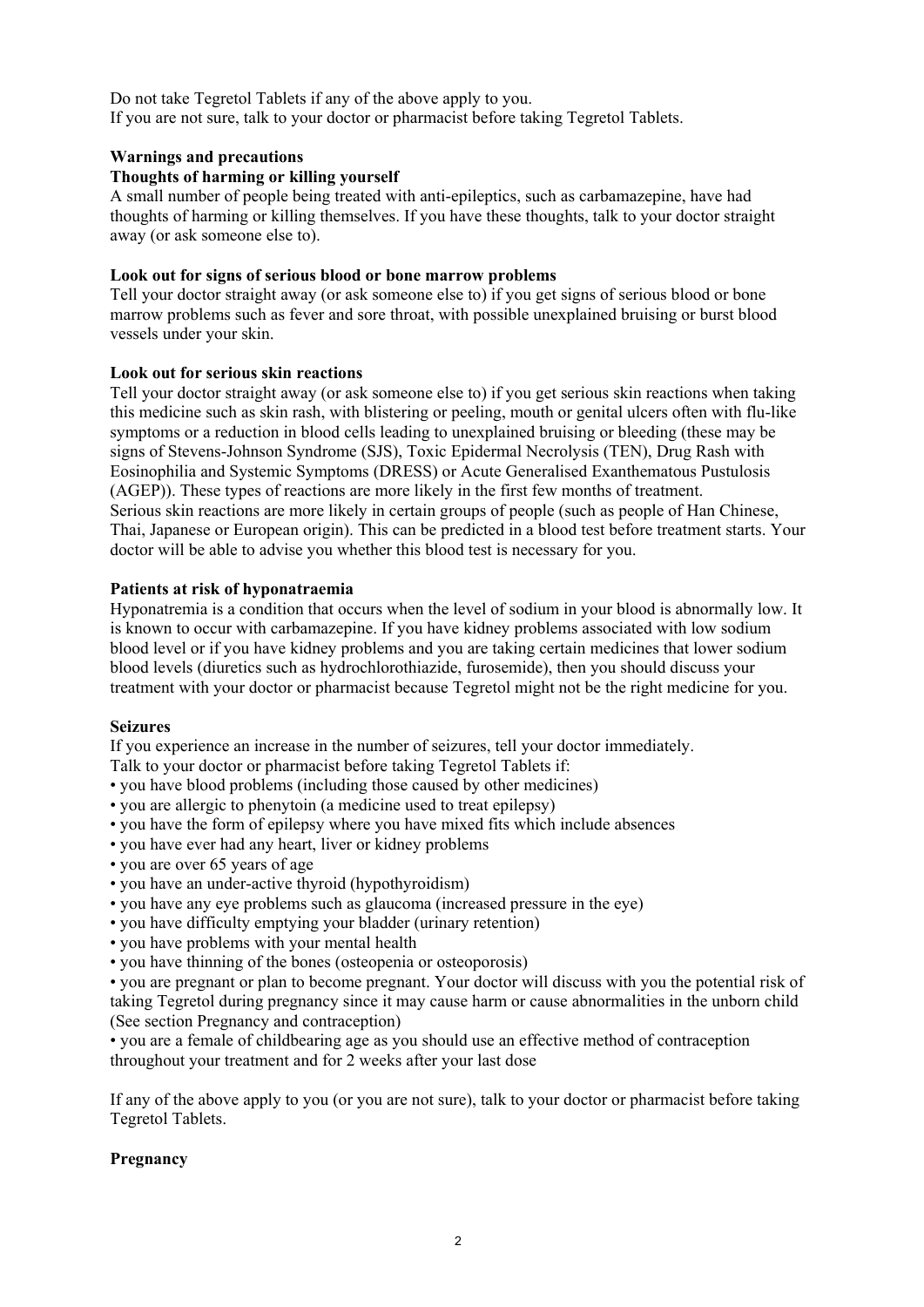There is a risk of harm to the unborn child if Tegretol Tablets is used during pregnancy. Women of childbearing age should use effective contraception during treatment with Tegretol Tablets and for two weeks after the last dose (see Pregnancy and breast-feeding).

## **Other medicines and Tegretol Tablets**

Tell your doctor or pharmacist if you are taking, have recently taken or might take any other medicines. This is because of the way Tegretol Tablets work.

It can affect and be affected by lots of other things that you might be eating or medicines you are taking. It is very important to make sure that your doctor knows all about what else you are taking, including anything you have bought from a chemist or health food shop. It may be necessary to change the dose of some medicines or stop taking them altogether.

In particular, **do not take** Tegretol Tablets and tell your doctor if you are taking:

• monoamine oxidase inhibitors (MAOIs), used to treat depression, within the last 14 days.

• herbal preparations containing St. John's wort (Hypericum perforatum).

Do not take Tegretol Tablets if any of the above apply to you.

If you are not sure, talk to your doctor or pharmacist before taking Tegretol Tablets.

Tell your doctor or pharmacist if you are taking:

• hormone contraceptives, e.g. pills, patches, injections or implants. Tegretol Tablets may affect how hormonal contraceptives work and make them less effective at preventing pregnancy. You may also get breakthrough bleeding or spotting. Talk to your doctor, who will discuss with you the most suitable type of contraception to use while you are taking Tegretol Tablets.

• any other medicines for depression or anxiety such as desipramine, fluoxetine, viloxazine, imipramine, lithium, haloperidol, thioridazine

• corticosteroids such as prednisolone, dexamethasone ("steroids"). You might be taking these for inflammatory conditions such as asthma, inflammatory bowel disease or muscle and joint pains • anticoagulants to stop your blood clotting such as warfarin

• antibiotics to treat infections including tuberculosis (TB) such as erythromycin, ciprofloxacin, doxycycline, isoniazid, rifampicin

• antifungals to treat fungal infections such as itraconazole, ketoconazole, fluconazole

• painkillers containing paracetamol, dextropropoxyphene, tramadol or methadone

• other medicines to treat epilepsy such as phenytoin, oxcarbazepine, phenobarbitone, clobazam,

clonazepam, ethosuximide, primidone, valproic acid and brivaracetam.

• medicines for high blood pressure or heart problems such as verapamil, diltiazam, digoxin, felodapine

• antihistamines (medicines to treat allergy such as hay fever or itching) such as loratadine, terfenadine

- diuretics (water tablets)
- cimetidine or omeprazole (medicines to treat gastric ulcers)
- analgesics or anti-inflammatory medicines such as ibuprofen, paracetamol
- isotretinoin (a medicine for the treatment of acne)
- metoclopramide or aprepitant (anti-sickness medications)
- acetazolamide (a medicine to treat glaucoma increased pressure in the eye)
- danazol or gestrinone (treatments for endometriosis)
- theophylline or aminophylline (used in the treatment of asthma)

• ciclosporin (an immunosuppressant, used after transplant operations, but also sometimes in the treatment of arthritis or psoriasis)

- everolimus (an immunosuppressant)
- medicines to treat schizophrenia such as olanzapine, clozapine, risperidone
- cancer medicines such as cisplatin, doxorubicin, imatinib
- the anti-malarial medicine, mefloquine
- medicines to treat HIV such as indinavir, saquinavir, ritonavir
- levothyroxine (used to treat hypothyroidism)
- muscle relaxant medicines such as oxybutynin, dantrolene
- bupropion (used to help stop smoking)
- medicines or supplements containing vitamin B (e.g. nicotinamide)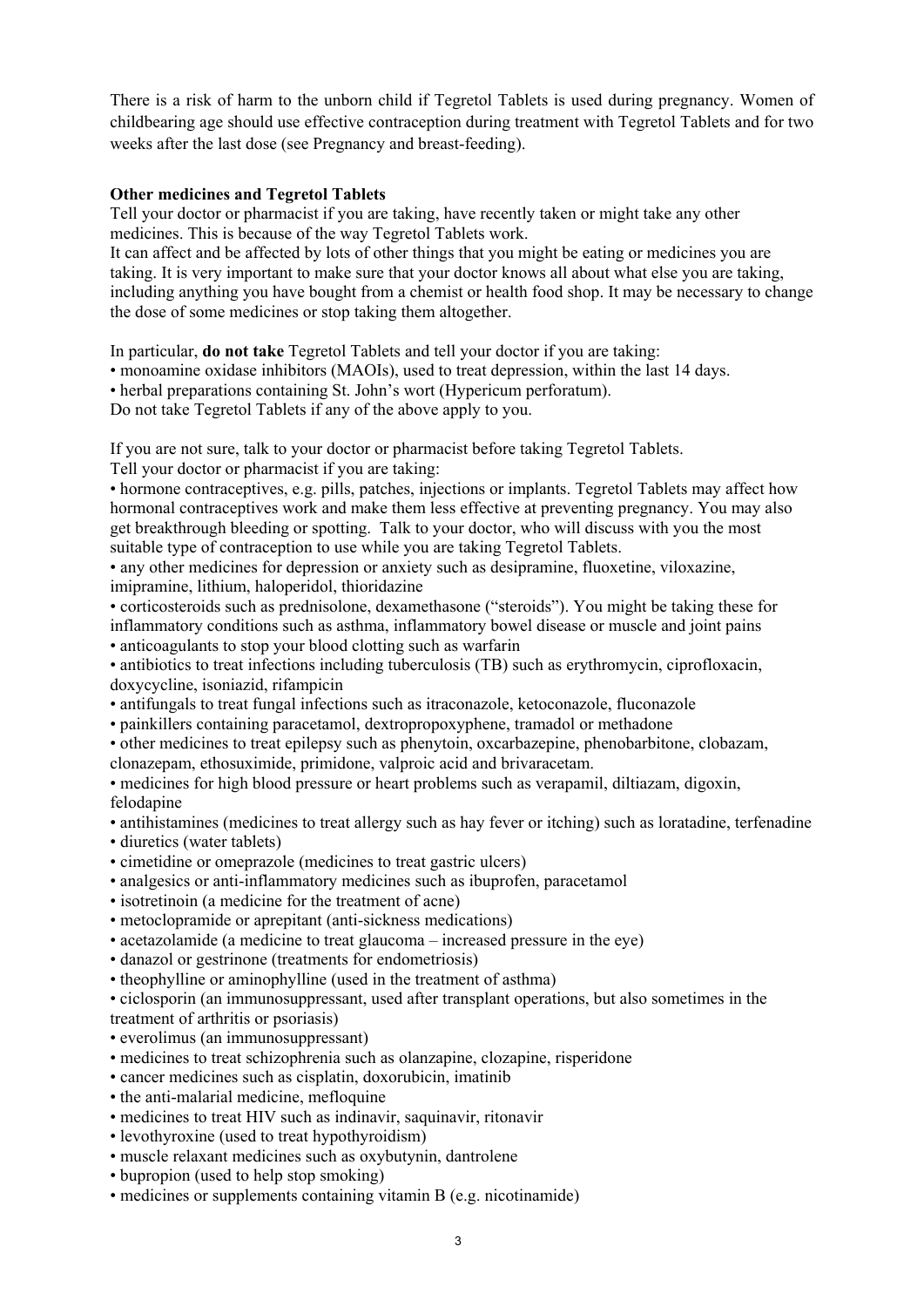- medicines for erectile dysfunction e.g. tadalafil
- ticlopidine (an anti-platelet drug)
- praziquantel or albendazole (used to treat worms)
- any other medicine that lowers the salt (sodium) level in your blood (your doctor can advise).

If any of the above apply to you (or you are not sure), talk to

your doctor or pharmacist before taking Tegretol Tablets.

### **Operations or tests**

• Your doctor may want you to have a number of blood tests before you start taking Tegretol Tablets and from time to time during your treatment. This is quite usual and nothing to worry about. • Before having any kind of blood tests or surgery, including dental or emergency treatment, tell the doctor in charge that you are taking Tegretol Tablets.

## **Tegretol Tablets with food, drink and alcohol**

• Do not drink alcohol while you are taking this medicine. This is because it may affect you more than usual. Talk to your doctor if you have any questions about drinking alcohol.

• Do not eat grapefruit or drink grapefruit juice while you are taking this medicine. This is because it may increase your chance of experiencing side effects.

## **Pregnancy, breastfeeding and fertility**

Tegretol Tablets can cause major birth defects. If you take Tegretol Tablets during pregnancy your baby has up to 3 times the risk of having a birth defect than women not taking an antiepileptic medication. Major birth defects including neural tube defect (opening in the spine), birth defect of the face such as cleft of the upper lip and palate, birth defect of the head, heart defects, birth defect of the penis involving the urinary opening (hypospadias) and finger defects have been reported. Your unborn baby should be closely monitored if you have taken Tegretol Tablets while pregnant.

Problems with neurodevelopment (development of the brain) have been reported in babies born to mothers who used Tegretol Tablets during pregnancy. Some studies have shown that carbamazepine negatively affects neurodevelopment of children exposed to carbamazepine in the womb, while other studies have not found such an effect. The possibility of an effect on neurodevelopment cannot be ruled out.

If you are a woman of childbearing age and are not planning a pregnancy, you should use effective contraception during treatment with Tegretol Tablets. Tegretol Tablets may affect how hormonal contraceptives, such as the contraceptive (birth control) pill, work and make them less effective at preventing pregnancy. You may also get breakthrough bleeding or spotting. Talk to your doctor, who will discuss with you the most suitable type of contraception to use while you are taking Tegretol Tablets. If treatment with Tegretol Tablets is discontinued you should continue using effective contraception for two more weeks following discontinuation.

If you are a woman of childbearing age and are planning a pregnancy, talk to your doctor before you stop contraception and before you become pregnant about switching to other suitable treatments in order to avoid exposing the unborn baby to carbamazepine.

If you are or think you might be pregnant, tell your doctor straight away. You should not stop taking your medicine until you have discussed this with your doctor. Stopping your medication without consulting your doctor could cause seizures which could be dangerous to you and your unborn child. Your doctor may decide to change your treatment.

If you take Tegretol Tablets during pregnancy, your baby is also at risk for bleeding problems right after birth. Your doctor may give you and your baby a medicine to prevent this.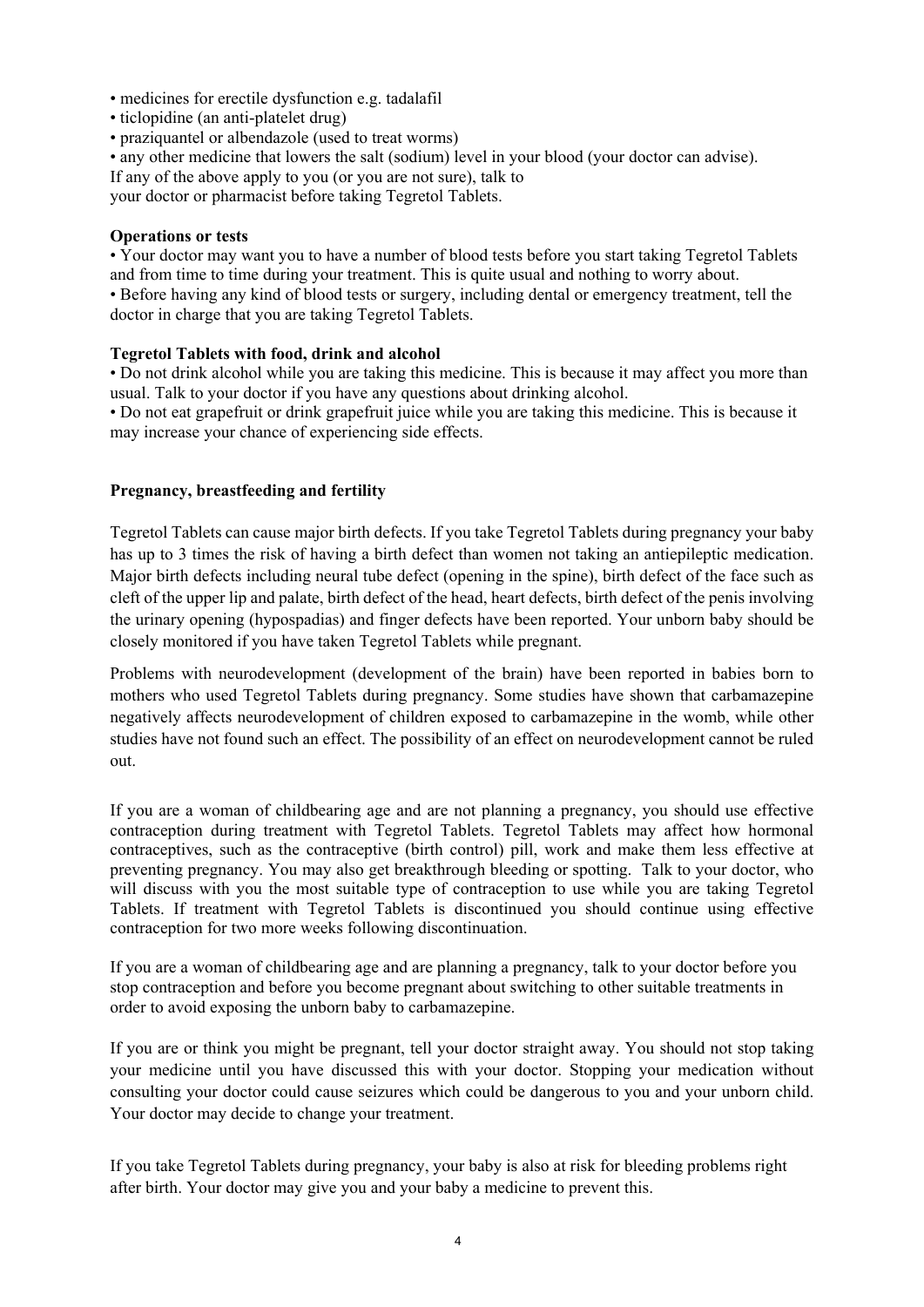Seizures, breathing problems, vomiting, diarrhoea and decreased feeding have also been reported in newborn babies whose mothers received Tegretol during pregnancy. Make sure you are very clear about the risks and benefits of taking Tegretol Tablets.

Mothers taking Tegretol Tablets can breast-feed their babies, but you must tell the doctor as soon as possible if you think that the baby is having side effects such as excessive sleepiness, skin reactions or gets yellowish skin or eyes because you are taking Tegretol Tablets.

# **Driving and using machines**

Tegretol Tablets can make you feel dizzy or drowsy, have a lack of coordination or balance, especially at the start of treatment or when your dose is changed. If you are affected in this way, or if your eyesight is affected, you should not drive, cycle or operate machinery. The condition you are taking Tegretol Tablets for may also affect your ability to drive, cycle or operate machinery.

# **Tegretol Tablets contain sodium**

This medicine contains less than 1 mmol sodium (23 mg) per tablet, that is to say essentially "sodiumfree".

# **3. How to take Tegretol Tablets**

Always take this medicine exactly as your doctor has told you. Check with your doctor or pharmacist if you are not sure.

## **How much to take**

Your doctor will usually start Tegretol Tablets at a fairly low dose which can then be increased to suit you individually. The dose needed varies between patients. You are usually told to take a dose two or three times a day.

# **To treat epilepsy the recommended doses are:**

#### **Adults**

Treatment of epilepsy in adults is usually started at 100 to 200 mg once or twice a day.

The dose is then slowly increased to between 800 and 1,200 mg a day, until the best dose for you is found.

Higher doses such as 1,600 mg or even 2,000 mg may be necessary. Older patients might require a lower dose.

# **Children and adolescents**

Treatment of epilepsy in children is usually started based on their body weight. It is usually started at 10 to 20 mg per kg of body weight daily. The dose is then slowly increased based on their age to: Aged 5 up to 10 years: between 400 and 600 mg a day

Aged 10 up to 15 years: between 600 and 1,000 mg a day

Aged 15 years and older: same as adult dose (see above).

Tegretol Tablets are not recommended for very young children.

Other forms of this medicine may be more suitable for children under  $5 -$  ask your doctor or pharmacist.

# **To treat trigeminal neuralgia and other nerve pains the recommended dose is:**

Treatment of trigeminal neuralgia is usually started at 200 to 400 mg a day.

The dose is then slowly increased until there is no pain. The usual dose is 200 mg three to four times a day. The usual maximum dose is 1,200 mg a day, although higher doses may be necessary. A lower starting dose of 100 mg twice a day is recommended for older patients.

# **To treat serious mood disorders the recommended dose is:**

Treatment of serious mood disorders is usually started at 100 to 200 mg a day.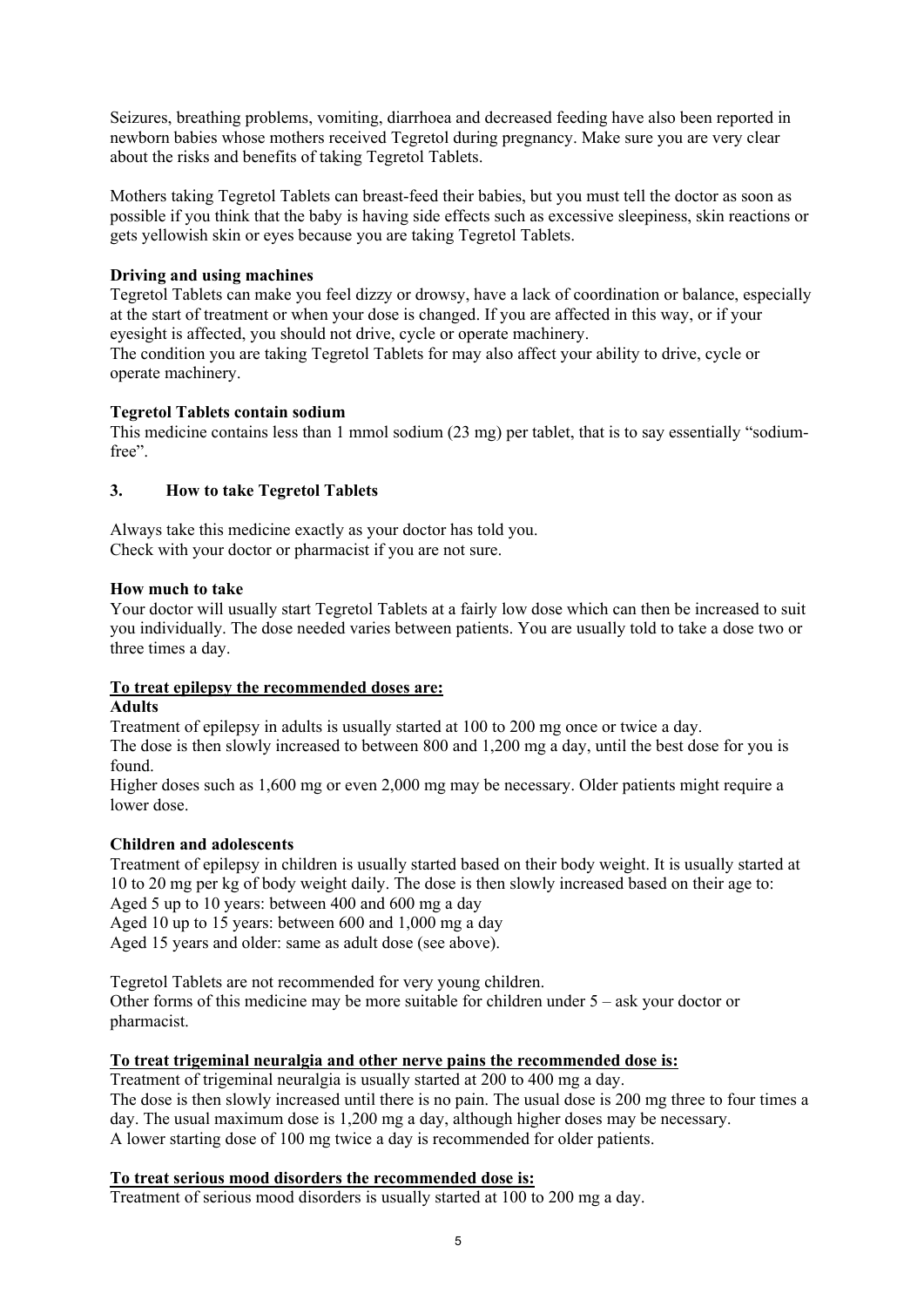The dose is slowly increased until symptoms are controlled. The usual dose is 400 to 600 mg a day, although higher doses may be necessary. To treat alcohol withdrawal problems the recommended dose is: The usual dose is 600 to 800 mg a day, although higher doses may be necessary.

# **Taking this medicine**

You can take Tegretol Tablets during or after meals. Swallow the tablets with a drink. If necessary you may break the tablets in half along the scored line. The score line is only there to help you break the tablet if you have difficulty swallowing it whole.

# **If you take more Tegretol Tablets than you should**

If you accidentally take too many Tegretol Tablets, tell your doctor or your nearest hospital casualty department straight away. Take your medicine pack with you so that people can see what you have taken. You may have difficulty breathing, a fast or uneven heartbeat, feel faint or shaky, feel or be sick or become unconscious.

## **If you forget to take Tegretol Tablets**

If you forget to take a dose, take one as soon as you remember it. If it is nearly time for your next dose, though, just take the next dose and forget about the one you missed. Do not take a double dose to make up for a forgotten dose.

# **If you stop taking Tegretol Tablets**

Keep taking your tablets for as long as you have been told, unless you have any problems. In that case, check with your doctor.

Do not stop taking Tegretol Tablets suddenly. Stopping treatment with Tegretol Tablets suddenly may worsen your seizures. It is recommended that you stop taking your medicine gradually, over a period of 6 months.

If you have any further questions on the use of this medicine, ask your doctor or pharmacist.

#### **4. Possible side effects**

Like all medicines, Tegretol Tablets can cause side effects, although not everybody gets them.

## **Tell your doctor straight away (or ask someone else to) if you notice any of the following serious side effects – you may need urgent medical attention:**

• thoughts of harming or killing yourself

• serious skin reactions such as skin rash, with blistering or peeling, mouth or genital ulcers often with flu-like symptoms or a reduction in blood cells leading to unexplained bruising or bleeding (these may be signs of SJS, TEN, DRESS or AGEP) (refer to section 2 for further information on serious skin reactions).

• signs of serious blood or bone marrow problems such as fever and sore throat, with possible unexplained bruising or burst blood vessels under your skin

• bronchospasm with wheezing and coughing, difficulty in breathing, feeling faint, rash, itching or facial swelling (these may be signs of a serious allergic reaction)

• fever, muscle stiffness with confusion and unusual changes in blood pressure (these may be signs of a serious brain problem)

• fever, feeling or being sick, headache, stiff neck and extreme sensitivity to bright light (these may be signs of meningitis)

• having more fits (seizures)

• yellowing of your skin or the whites of your eyes (these may be signs of liver problems)

• being sick, diarrhoea, weight loss, with changes to or blood in your urine, changes in your heartbeat, muscle cramps or itching (these may be signs of kidney failure)

• any changes in your mental health, including depression, agitation, confusion, loss of appetite, hearing or seeing things which are not there

• pain in your joints and muscles, a rash across the bridge of your nose and cheeks (these may be signs of a rare reaction known as lupus erythematosus)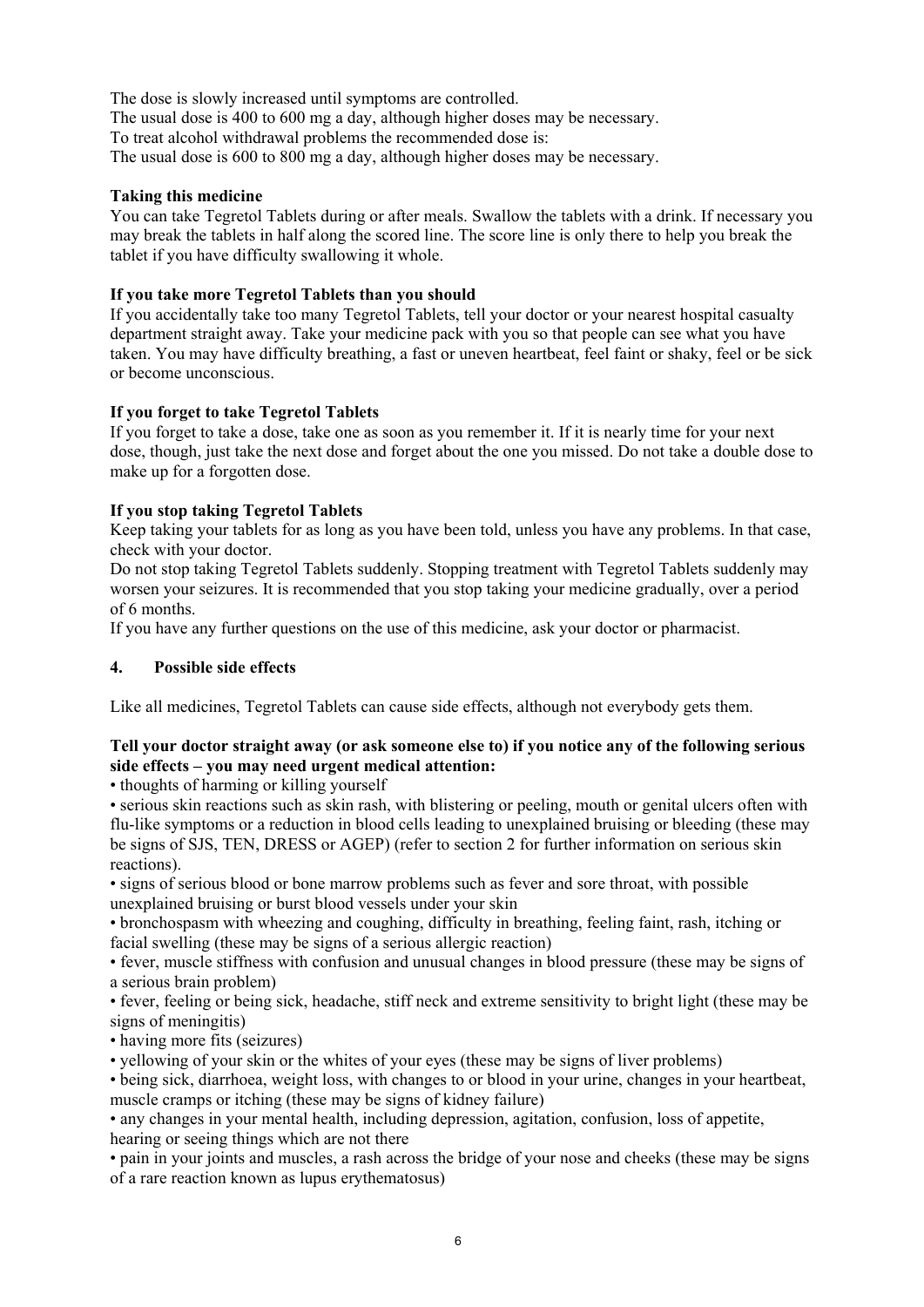• fever, skin rash, joint pain, and abnormalities in blood and liver function tests, that could go on to affect other organs as well (these may be signs of a multi-organ sensitivity disorder)

- pain in the area around the stomach
- severe diarrhoea, abdominal pain and fever (these may be signs of an inflamed colon).

If you experience a fall due to dizziness, drowsiness, decrease in blood pressure, confusion.

Tell your doctor straight away (or ask someone else to) if you notice any of the serious side effects above.

#### **Other side effects include:**

Talk to your doctor or pharmacist if you get any side effects.

#### **Very common: may affect more than 1 in 10 people**

Dizziness and tiredness; feeling unsteady or finding it difficult to control movements; feeling or being sick; low white blood cell count or changes in liver enzyme levels (shown in blood tests); minor skin reactions, including itching, redness, raised bumps and peeling.

#### **Common: may affect up to 1 in 10 people**

Weight increase; swollen ankles, feet or lower legs; low sodium in the blood which might result in confusion; headache; double or blurred vision; dry mouth; low platelet count or higher levels of a protein called "ALP" in your body (shown in blood tests).

#### **Uncommon: may affect up to 1 in 100 people**

Abnormal involuntary movements including tremor or tics; abnormal eye movements; diarrhoea; constipation.

#### **Rare: may affect up to 1 in 1,000 people**

Disease of the lymph glands; folic acid deficiency; speech disorders; numbness or tingling in the hands and feet; a burning, shooting or stabbing pain; muscle weakness; high blood pressure (which may make you feel dizzy, with a flushed face, headache, fatigue and nervousness); low blood pressure (the symptoms of which are feeling faint, light headed, dizzy or confused); changes to heartbeat; high white blood cell count (shown in a blood test).

#### **Very rare: may affect up to 1 in 10,000 people**

Porphyria; swelling of the breasts and discharge of milk which may occur in both males and females; abnormal thyroid function tests; osteomalacia (softening of the bones, which may be noticed as pain on walking and bowing of the long bones in the legs); osteopenia or osteoporosis (thinning of the bones, which may lead to increased fractures); increased blood fat or cholesterol levels; taste disturbances; conjunctivitis; glaucoma; cataracts; hearing disorders; heart and circulatory problems including deep vein thrombosis (DVT), the symptoms of which could include tenderness, pain, swelling, warmth, skin discoloration and prominent superficial veins; lung or breathing problems such as a blood clot in the lung or pneumonia; sore mouth or tongue; increased sensitivity of the skin to sunlight; alterations in skin pigmentation; acne; excessive sweating; hair loss; increased hair growth; muscle pain or spasm; sexual difficulties which may include reduced male fertility, loss of libido or impotence; kidney problems; blood spots in the urine; increased or decreased desire to pass urine or difficulty in passing urine; low red blood cell count (anaemia) or low level of all blood cells (shown in blood tests).

#### **Not known: it is not known how often these happen**

Feeling drowsy; memory loss; purple or reddish-purple bumps on your skin that may be itchy; complete loss of your nails; reactivation of herpes virus infection (which can be serious when the immune system is depressed). High levels of ammonia in the blood (hyperammonaemia). The symptoms of hyperammonaemia may include irritability, confusion, vomiting, loss of appetite, and sleepiness.

#### **Reporting of side effects**

If you get any side effects, talk to your doctor, pharmacist or nurse. This includes any possible side effects not listed in this leaflet. You can also report side effects directly via HPRA